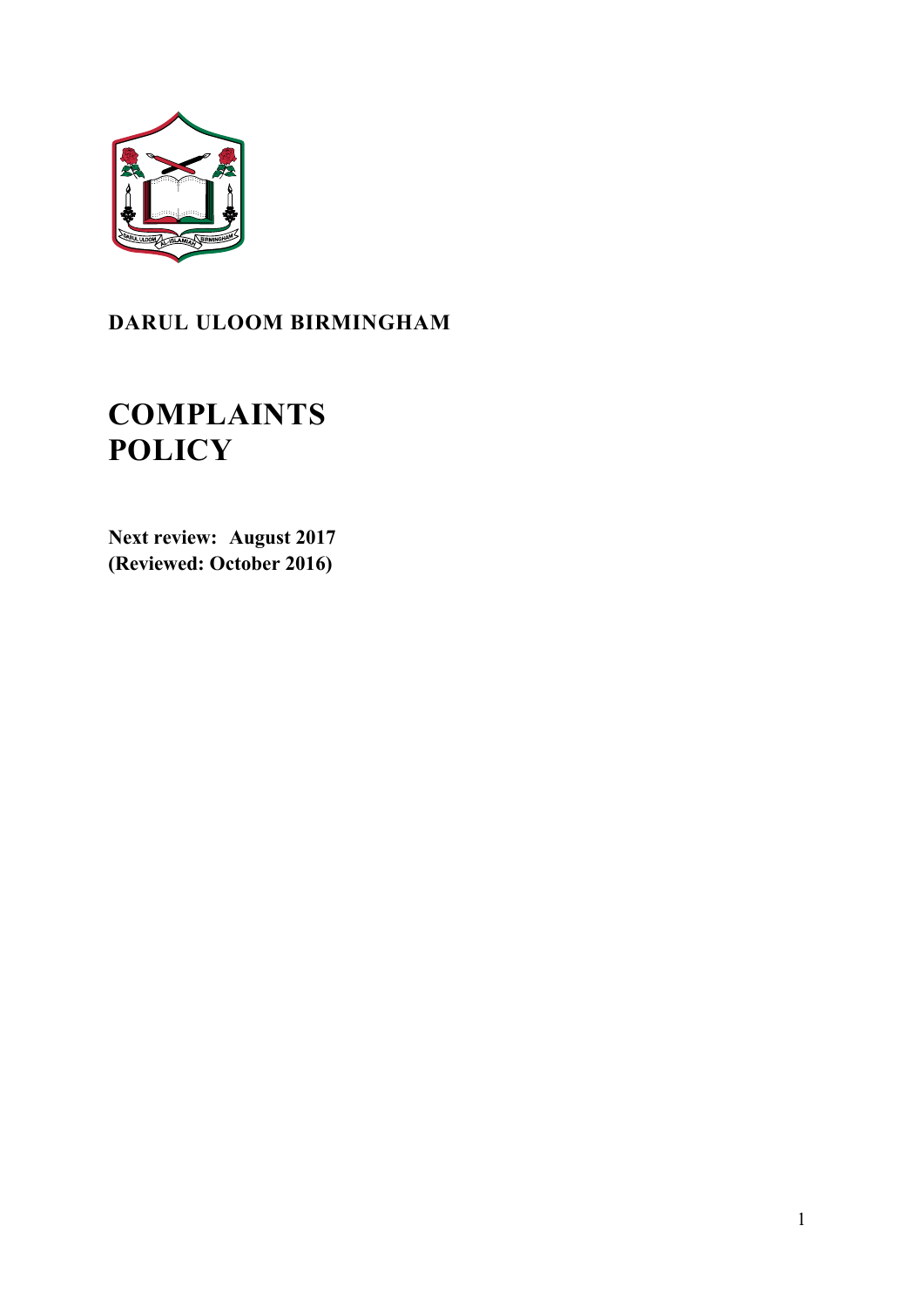### **DARUL ULOOM COMPLAINTS PROCEDURE**

#### **Introduction**

This policy has been approved by the Trustees of Darul Uloom Islamic School. A concise version of this policy is found in the School Handbook and is available from the School office on request.

All complaints will be investigated with respect and integrity and used as an opportunity to improve standards in this school. In aid of this we keep records of all complaints whether informal or formal. We ensure that all such records are kept confidential, and that access to them is restricted.

The records aid us to keep count of the number of complaints we receive and, where necessary, to pinpoint areas of genuine concern within the school. The number of complaints within the School year will be published in the annual report of the School.

#### **Approach**

At Darul Uloom we aim to deal with all worries and complaints in a positive and supportive manner.

In most cases the class teacher is the first point of contact and we try to deal with all concerns quickly and effectively. If the parent/guardian is not happy with the way the concern has been dealt with, the stages below offer clear guidance as to the action to be taken.

#### **Advice and guidance for parents/guardians**

The School will provide advice and guidance to the Parents, teachers and Governors at any stage of the complaints process.

#### **Stage 1 Initial contact with the school – informal stage**

All concerns will be addressed immediately when they are first made aware. Concerns may be raised through the office who will record it into the complaints file.

If the parents/guardians have any individual concerns which they wish to discuss, an appointment can be arranged with the appropriate member of staff. This ensures that we allocate sufficient time to listen carefully to complaints.

If for any reason the staff member is unable to meet with the parent immediately, he or she will either:

- Arrange an alternative appointment within 24 hours of the complaint.
- Arrange for the Head of the Section to speak with the parent/guardian.
- Ask the Principal or his representative to informally meet with the parent/guardian.

If possible we prefer all concerns/complaints to be dealt with as quickly as possible and to everyone's satisfaction. It is preferable for concerns to be handled without the need for formal procedures. We pride ourselves on honest and genuine relationships within our school; such values extend to all relationships with children, parents and members of our wider school community.

However, we do appreciate that there may be times when more comprehensive procedures are required and we will treat all complaints with respect and with good manners.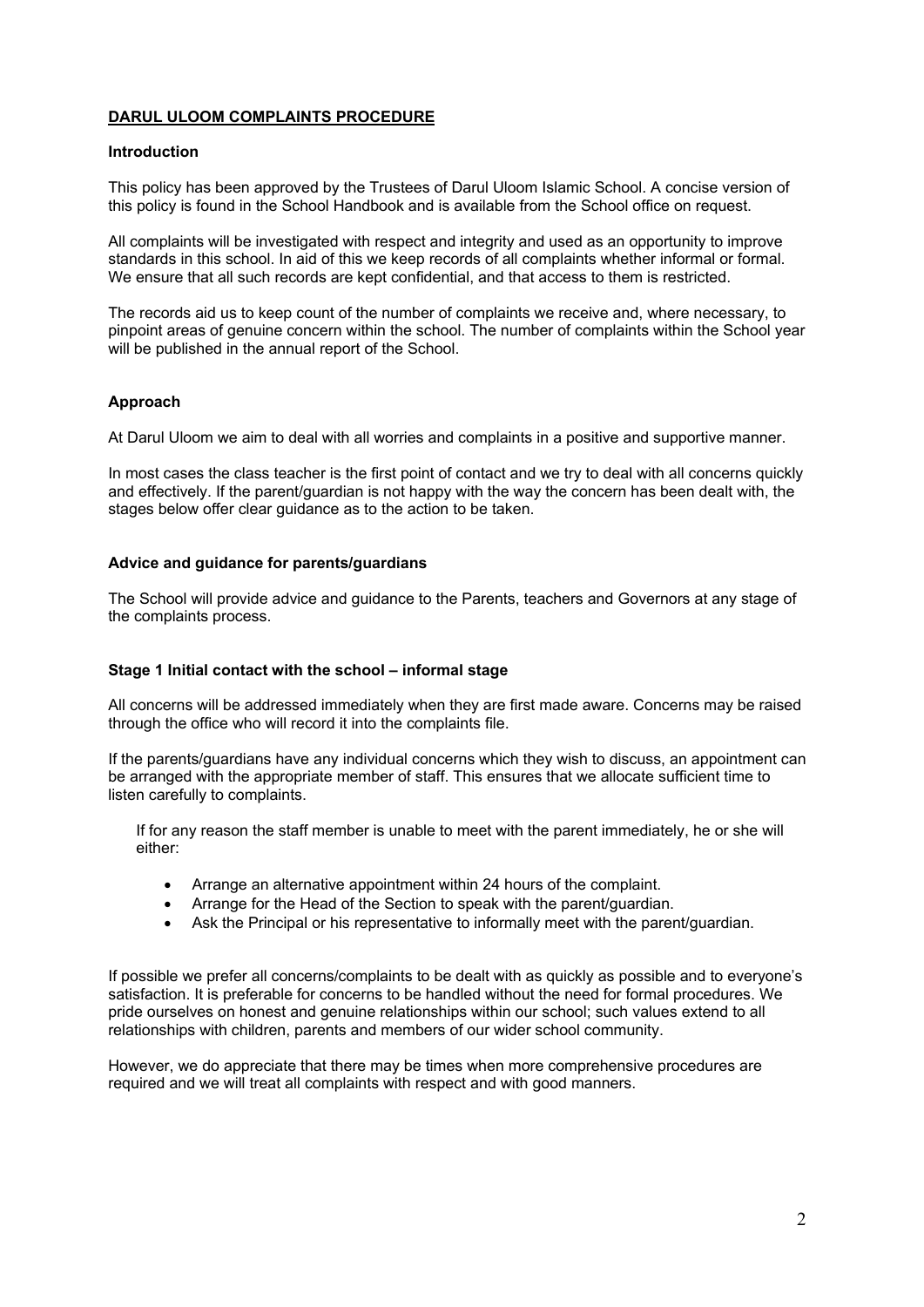#### **Stage 2 Formal Consideration of complaints**

Any complaint should be demonstrated in writing to the headteacher (Trustee in Charge of the school if the complaint is about the headteacher) and it will be acknowledged in writing.

As part of the school's consideration of the complaint, the concerned individual may be invited to a meeting to discuss the complaint and to discuss any further details.

The headteacher or Trustee in Charge will carry out a full investigation of all matters relating to the complaint. He will, where necessary, talk to witnesses and take statements from all those involved. This process may take up to a week.

If the complaint centres on a pupil the school will talk to the pupil concerned and, where appropriate, others present at the time of the incident in question. The school will normally talk to a pupil with a parent or quardian present.

If the complaint is against a member of staff, it will be dealt with under the school's internal, confidential procedures.

The headteacher or Trustee in Charge will keep written/typed, signed and dated records of all meetings and telephone conversations, and other related documents.

Once the school has established all the relevant facts, they will send a written response to the complaint. This will provide a complete explanation of the headteacher's/Trustee's decision and the reason for it. If follow-up action is needed, the school will indicate what we are proposing to do.

#### **Stage 3 Consideration by a panel hearing**

If the concern has already been through Stage 1 and 2 and the outcome is not satisfactory, the next step is to make a formal complaint to the Trustees.

If you are dissatisfied with the response to Stage 2, the school is obliged to agree to a complaint review panel to investigate the matter further. The review panel will consist of at least three people who have not been directly involved with the matters detailed in the complaint, including at least one person who is independent of the management and running of the school.

The school's Trustee in Charge should be contacted by letter, enclosing a copy of the written complaint originally submitted, indicating which matters remain unresolved. No new complaint may be included. Letters should be sent to:

Mr Nurul Hoque, Trustee in Charge Darul Uloom Islamic School 521-527 Coventry Rd Birmingham B10 0LL

The aim of the complaints review panel is to resolve the complaint and to achieve reconciliation between the school and the parent(s)/guardian(s). However, it may sometimes only be possible to establish facts and to make recommendations, which will reassure parents/guardians of the fact that the complaint has been taken seriously.

The format of such a meeting provides for the complainant to attend, present the case and allow the panel to take evidence. The complainant may be accompanied at the panel hearing, if they so wish. A separate meeting will then take place to allow the school staff to do the same. The panel will then consider all the evidence before making findings and recommendations.